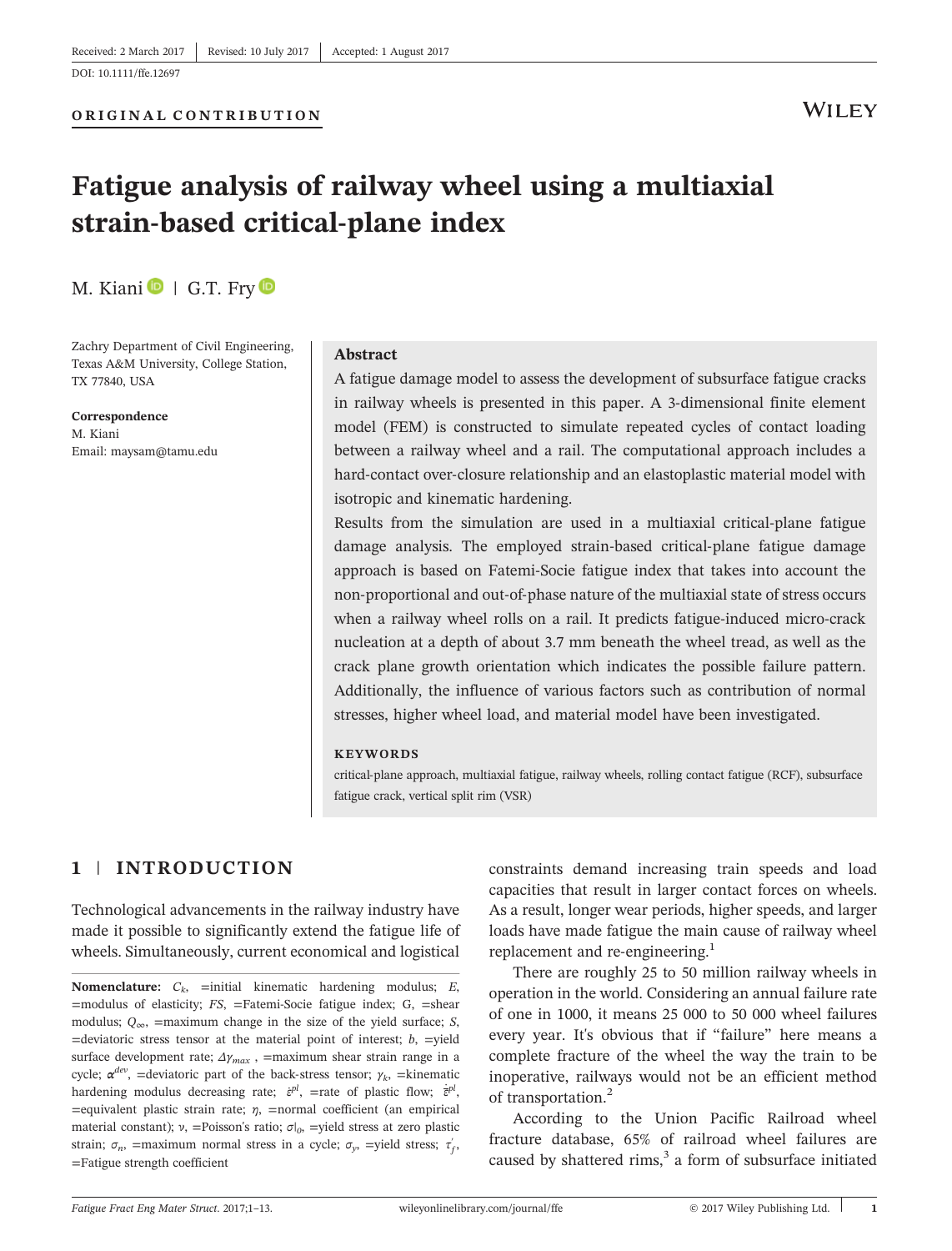rolling‐contact fatigue (RCF). This suggests a need for the development of models that can effectively predict RCF cracks. Effective predictions require computational tools and mathematical models that can accurately simulate actual material behavior and structural interactions due to contact between railway wheels and rails.

Wheels constitute a fundamental component in railways; without them, the directed motion of the railway wagons and their contents is not possible. The strategic location and function of wheels make them a component that is also critical to safety. The failure of wheels, which is structural in nature, can seriously compromise the integrity of the transport medium. The inability of railway wheels to resist the loads they are subjected to while in service can eventually result in damage to rails, sleepers, the train's suspension, and/or bearings, and in some cases, can even result in derailments.

#### 1.1 | Description of fatigue cracks in railway wheels

Surface cracks on wheel treads, ie, shelling and spalling, are due to localized plastic deformation of material close to wheel-rail interface. Kapoor<sup>4</sup> suggests that either low‐cycle fatigue (LCF) or ratcheting can be the failure mode of material in this region (their failure mechanisms are independent from each other).

In contrast to surface cracks, subsurface cracks nucleate at some depth below running surface where material deforms elastically; therefore, the mode of failure of subsurface cracks is the high‐cycle fatigue (HCF).

#### 1.2 | Subsurface fatigue

Crack initiation below the surface tends to take place at approximately 3 to 10 mm below the wheel rolling‐surface, $5$  where the largest shear stresses due to rolling occur. When the fatigue process is initiated within this region, it is known as subsurface fatigue. In this subsurface region, although material plasticity and hardening may occur initially even at moderate load levels, $6$  at some point, the development of residual stresses may allow for the material to respond elastically in what is known as elastic shakedown. In regions of elastic shakedown, the fatigue phenomenon is of the high‐cycle type.

#### 1.3 | Engineering assessment of subsurface fatigue

Microscopy of fatigue cracks has shown that fatigue damage may initiate at depths of 3 to 4 mm below the tread surface, a zone where plasticity and wear represent competing damaging mechanisms. Metallographic examinations like these suggest that shear cracking is responsible for RCF initiation once it exceeds fatiguecrack growth thresholds under the combined influence of normal and tangential forces.<sup>7</sup>

The present study comprises 2 analytical procedures to provide an adequate numerical assessment of the subsurface RCF environment in railway wheels:

- Developing 3-D FE models to capture stresses/strains during wheel‐rail rolling contact.
- Using the results of the stress analyses to perform fatigue assessment of the wheel at subsurface level.

#### 1.4 | Critical-plane models

Critical‐plane approaches have been proposed for fatigue analysis of components with non‐proportional multiaxial loading.<sup>8-10</sup> Non-proportional loading results in the rotation of the principal stress axes as well as the maximum shear stress/strain amplitude planes at a given material point. Cracks are expected to eventually initiate on planes and at material points where a particular fatigue‐damage parameter is maximized during the load cycle. It is a fundamental task in critical‐plane approaches to search for the plane(s) that displays the highest fatigue damage at several or, ideally, all of the material points in a structural component during a loading cycle.

Critical‐plane models evolved from experimental observations of the crack initiation and growth patterns in solids under cyclic loading. Experimental results show that, for commonly used metallic materials, fatigue crack first occurs along the crystal slip and then propagates perpendicular to the maximum principal stress direction. The fatigue fracture plane is the crack plane observed at the macro level, and critical plane is a material plane on which the fatigue damage is evaluated. $11$ 

Critical‐plane models should incorporate accurate constitutive parameters governing crack initiation and growth so that they can successfully predict the crack initiation location as well as the possible orientation of the failure planes.<sup>12-14</sup>

#### 1.5 | Objective of the work

This work is focused on HCF damage under rolling contact. The purpose of this study is to propose a methodology that is able to provide a relatively accurate numerical prediction of the subsurface crack initiation location and its possible failure pattern based on the crack plane orientation in a "defect free" railway wheel. Full-scale numerical simulations of a wheel and rail setup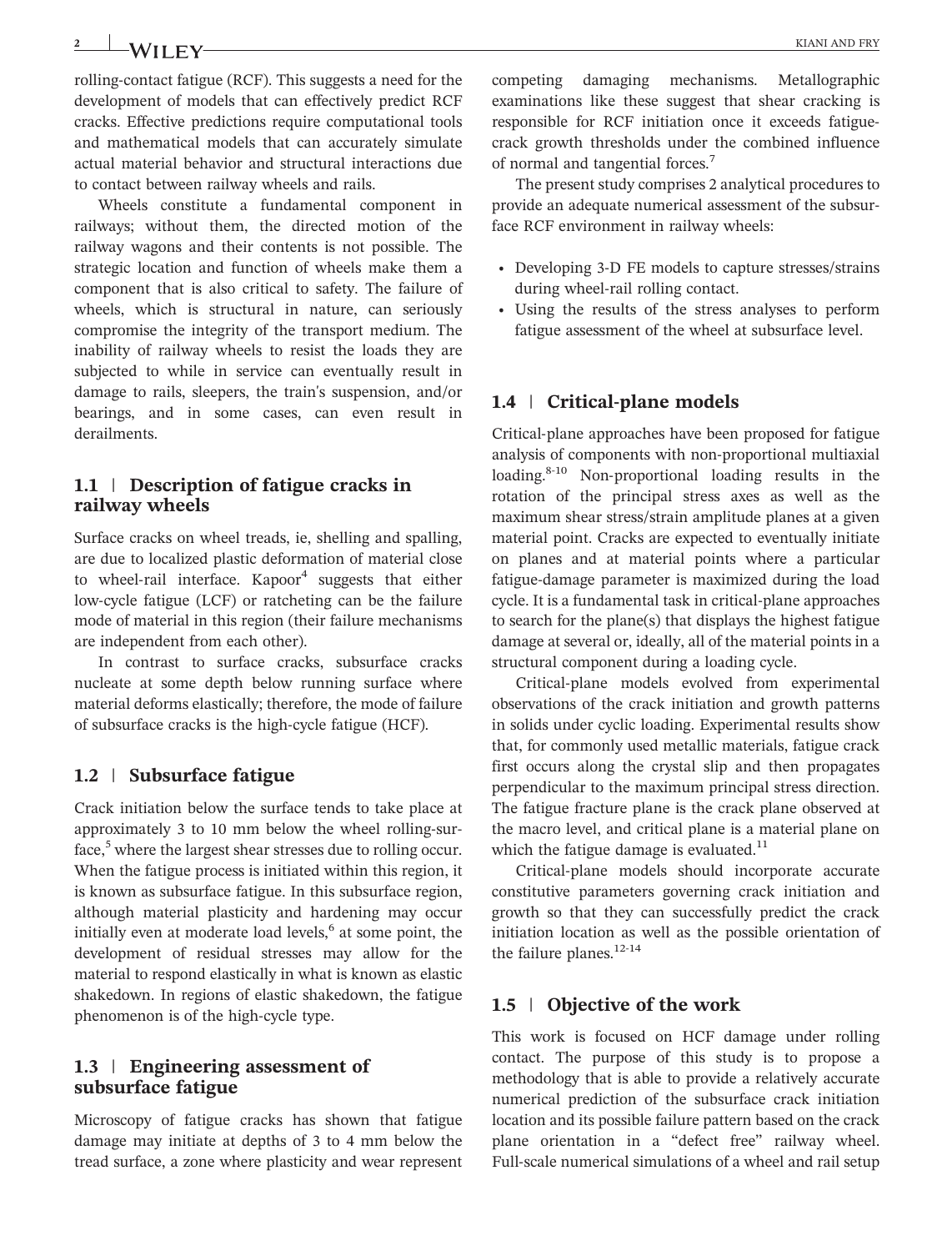were performed, and stress/strain histories were recorded. The captured results have been then used as the input to the developed algorithm based on the critical‐plane approach to analyze the wheel and to detect the fatigue hot spots. The paper is structured chronologically to reflect the overall progress of the work carried out within the project.

## 2 | NUMERICAL SIMULATION TO RECORD STRESS/STRAIN **HISTORIES**

Most fatigue models rely on stress and strain input values to produce their predictions. In this study, time‐history contact‐stress analyses of a railway wheel rolling on a rail segment are performed using a 3D FE model. The results of these analyses are later used in a multiaxial strain‐based fatigue model to estimate the location as well as the orientation of the first subsurface fatigue‐induced micro‐crack. It's been noted in previous studies that strain‐life approach used along with elastic‐plastic FE analysis makes a powerful combination in prediction of fatigue crack initiation.<sup>15</sup> The details of the constructed FE model are described in the following sections. The effect from temperature resulting from friction has been disregarded in the simulations, as it was beyond the scope of the current study. Additionally, the effect/behavior of the subsurface residual stresses and strains will be thoroughly presented in another paper.

## 2.1 | Material model

In wheel/rail contact, plastic deformation usually occurs even at fairly moderate load levels.<sup>6</sup> Plastically deformed material experiences plastic hardening as well as accumulation of residual stresses. Due to these 2 effects, a load magnitude that causes plastic deformation may, after some load cycles, only cause elastic response. This effect is called elastic shakedown. With a more severe

loading, the cyclic stress/strain curve becomes a stabilized closed loop with zero total plastic deformation. Such a material response is called plastic shakedown. Finally, when every load cycle causes additional plastic deformation and the deformation exceeds the material ductility, the material response is called ratchetting or cyclic creep (Figure 1).

Due to heavy axle loads in locomotive industry, localized plastic deformation occurs at the wheel‐rail contact interface.<sup>16</sup> Such a compressive deformation at running surface is balanced by tensile residual stresses at subsurface, which are found to play an important role in fatigue crack nucleation.<sup>17</sup> The stress-strain relationship for all the components in the FE model is defined using a plasticity model with both isotropic and kinematic hardening.<sup>18</sup>

Johansson and Thorbemtsson<sup>19</sup> developed an optimization algorithm—based on some test results by Bower<sup>20</sup> on rail steels—to calibrate parameters for the Chaboche plasticity model. The optimization result showed an accurate ratchetting prediction with some deviation of the shape in stress‐strain plots. Using stress‐strain plots of specific loading cycles, Ringsberg et  $al<sup>21</sup>$  later used this optimization results to determine Chaboche model parameters and implemented it into ABAQUS material library to study FEA of rolling contact. Due to less complexity of the Chaboche plasticity model, it is more suitable for studying FEA of computationally intensive full-scale wheel rail contact.<sup>17</sup>

In general, isotropic and kinematic hardening rules are coupled in plasticity models. The isotropic hardening rule predicts change of the size of yield surface as plastic deformation evolves, while the kinematic hardening rule is responsible for the translation of yield surfaces—called the Bauschinger effect—due to cyclic load. The kinematic hardening rule also controls the ratcheting behavior of material.

The yield criterion in the model uses the von Mises equivalent stress concept, according to which a material point is considered to reach its yield point when the second invariant of the deviatoric stress tensor at that



FIGURE 1 Illustration of different material responses: (A) perfectly elastic; (B) elastic shakedown; (C) plastic shakedown; (D) ratchetting

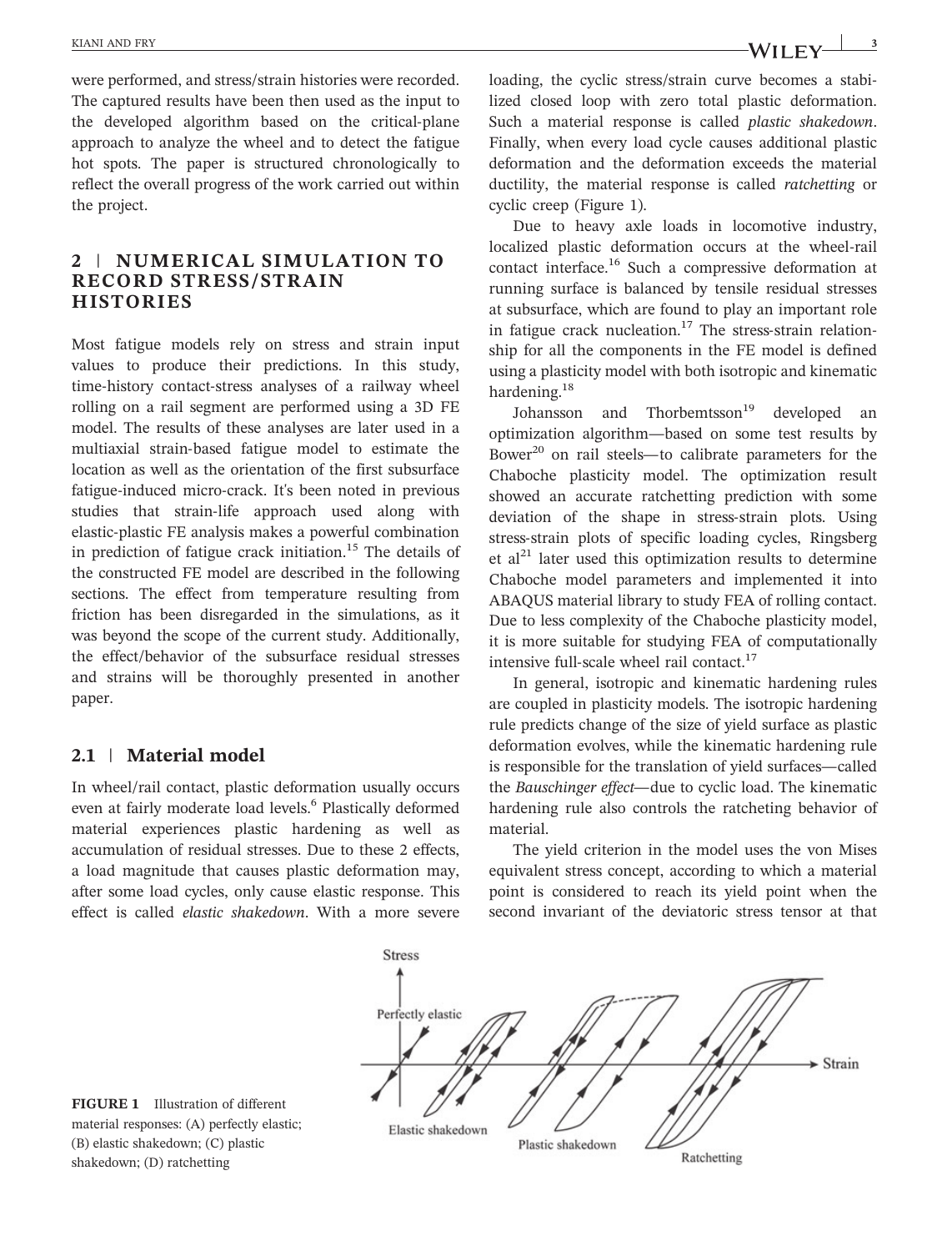point equals the square of the yield stress of the material. Thus, the yield surface is defined by:

$$
F = \sqrt{\frac{3}{2}(\mathbf{S} - \boldsymbol{\alpha}^{dev}) : (\mathbf{S} - \boldsymbol{\alpha}^{dev}) - \sigma^0 = 0}
$$
 (1)

where  $S$  corresponds to the deviatoric stress tensor at the material point of interest, and  $\alpha^{dev}$  is the deviatoric<br>part of the back-stress tensor part of the back‐stress tensor.

Kinematic hardening models assume associated plastic flow, which is given by:

$$
\dot{\varepsilon}^{pl} = \dot{\overline{\varepsilon}}^{pl} \frac{\partial F}{\partial \sigma} \tag{2}
$$

where  $\dot{\varepsilon}^{pl}$  is the rate of plastic flow and  $\dot{\bar{\varepsilon}}^{pl}$  is the equivalent plastic strain rate. This latter is obtained from the performed plastic work,

$$
\sigma^0 \dot{\bar{\epsilon}}^{pl} = \sigma : \dot{\epsilon}^{pl} \tag{3}
$$

which yields  $\dot{\bar{\epsilon}}^{pl} = \sqrt{\frac{2}{3}} \dot{\epsilon}^{pl}$  :  $\dot{\epsilon}^{pl}$  $\sqrt{\frac{2}{3}}\dot{\varepsilon}^{pl}$ :  $\dot{\varepsilon}^{pl}$  for isotropic Mises plasticity. The kinematic hardening law is then given as follows:

$$
\dot{\boldsymbol{\alpha}}_k = C_k \frac{1}{\sigma^0} (\boldsymbol{\sigma} - \boldsymbol{\alpha}) \dot{\bar{\boldsymbol{\varepsilon}}}^{pl} - \gamma_k \boldsymbol{\alpha}_k \dot{\bar{\boldsymbol{\varepsilon}}}^{pl}
$$
(4)

where  $C_k$  is the initial kinematic hardening modulus, and  $\gamma_k$  determines the rate at which the kinematic hardening modulus decreases with increasing plastic deformation.

The isotropic hardening law is given by:

$$
\sigma^0 = \sigma\big|_0 + Q_{\infty} \left(1 - e^{-b\overline{\varepsilon}^{pl}}\right) \tag{5}
$$

where  $\sigma|_0$  is the yield stress at zero plastic strain,  $Q_\infty$  is the maximum change in the size of the yield surface, and b defines the rate at which the size of the yield surface changes as plastic straining develops.

Characterizations of the cyclic behavior of railway‐ wheel-specific materials are very limited and/or have not been sufficiently detailed for their analytical application in the Chaboche plasticity model with combined isotropic and kinematic hardening. On the other hand, the experimental determination of the wheel's material properties in terms of the utilized plasticity model is beyond the objectives of this study. Accordingly, the material properties and hardening parameters for pearlitic rail steel used in this study are given below<sup>17</sup>:

Modulus of elasticity,  $E = 209$  GPa

Poisson's ratio,  $\nu = 0.29$ 

Initial yield stress,  $\sigma$ |<sub>0</sub>= 406 MPa

Initial kinematic hardening modulus,  $C_k = 13.2 \text{ GPa}$ Kinematic hardening modulus decreasing rate,  $\gamma_k = 3.12$ 

Maximum change in the size of the yield surface,  $Q_{\infty} = 152$  MPa, and

Yield surface development rate,  $b = 3.97$ 

To capture the most possible realistic response of the wheel, material nonlinearity as well as geometrical nonlinearity are taken into account by using Chaboche plasticity model and Nlgeom keyword in ABAQUS, respectively.

## 2.2 | Finite element modeling of wheel/ rail contact

The programs used for modeling (preprocessing) and performing the required FE analyses are HyperMesh<sup>®22</sup> and  $ABAQUS<sup>®</sup>,<sup>23</sup>$  respectively. The FE model (Figure 2) comprises a single railroad wheel, a contributory portion of the axle that it is attached to, and a rail segment with profiles provided by the American Association of Railroads (AAR). The wheel has a diameter of 914 mm and is modeled under 2 vertical loads of 162 and 233 kN to capture the effect of different loading on subsurface fatigue crack behavior. The loads correspond to a realistic weight estimation that is amplified to account for dynamic effects. The force is applied at a point on the longitudinal axis of the axle that is located where the wagon is supported. The contributory length of the axle in the FE model corresponds to half its actual length, which accounts for the symmetry of the actual wheel‐axle



**FIGURE 2** FE model and its boundary conditions<sup>24</sup>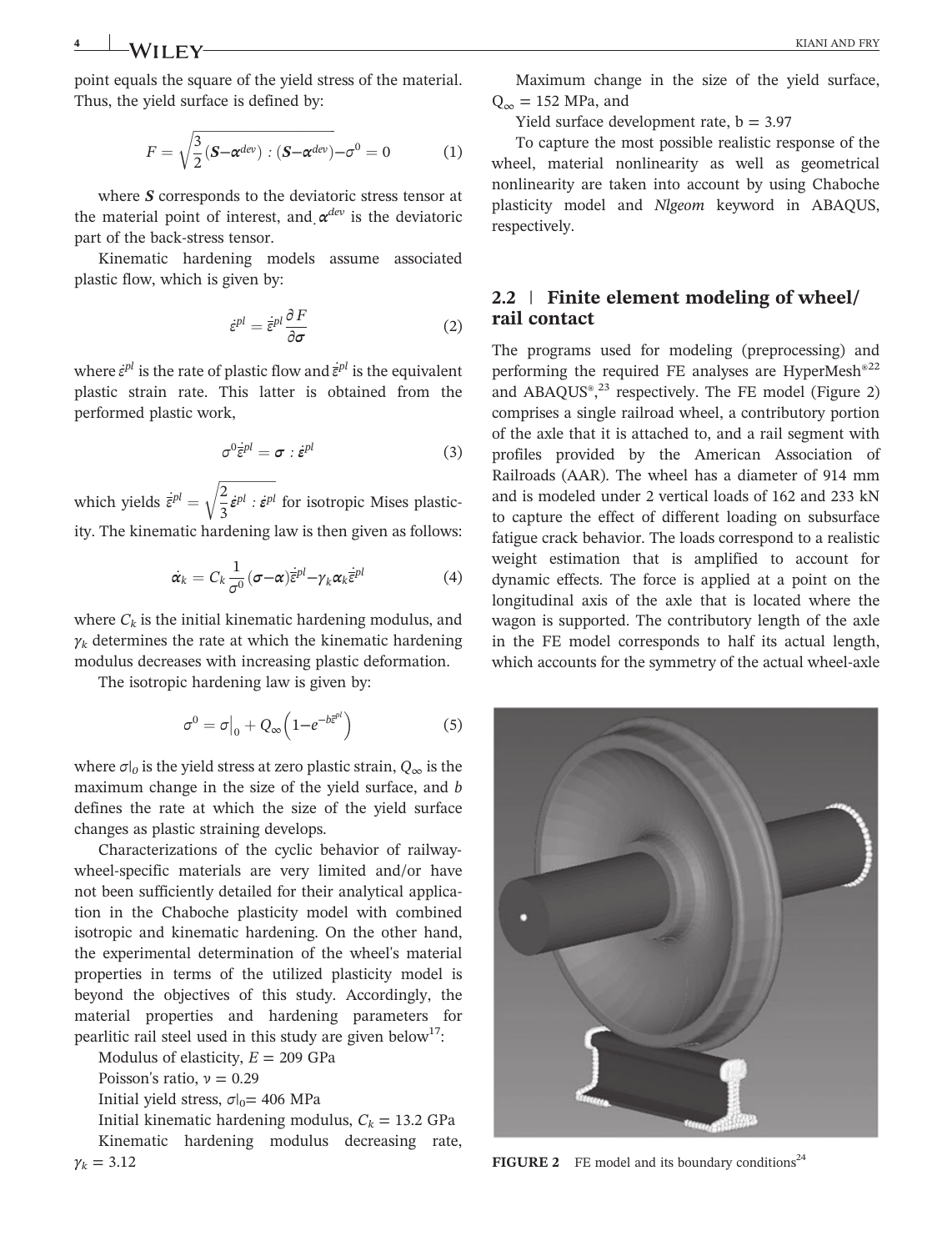assembly. The rail segment has a length of 600 mm, which is a typical practical distance between ties/sleepers.

In the finite element model (FEM) snapshot given in Figure 2, the portion of the mesh denoted in white is subjected to the following boundary conditions. Due to symmetry, the displacements along the longitudinal axis of the axle are restrained at the end of the contributory axle corresponding to the middle of the actual axle; the rail is restrained at its ends on its longitudinal axis to also account for symmetry and continuity with the rest of the "infinite" rail. Portions of the bottom of the rail are fixed at the locations where the rail segment is assumed to make contact with the ties. Although, in reality, this latter is a contact boundary condition, fixing the nodes is justified because the effects of the fixities of these nodes on the stress response of the wheel are minimal.

The type of element used in the mesh is an 8‐noded reduced‐integration solid (ABAQUS C3D8R element‐ type); that is, linear interpolation is used between nodal values for the primary variables as well as for the geometry. The selection of an element with linear interpolation was made because second‐order elements can cause problems when hard contact between elements is enforced (as it is in this study) because of the way consistent nodal pressure loads are calculated.

For accuracy, precision, resolution, and numerical efficiency, the FE mesh in the wheel's and rail's regions in the vicinity of the contact areas were greatly refined. Figures 3 and 4 illustrate the level of mesh refinements performed in the regions adjacent to the areas that are expected to make contact as well as the 70‐mm rolling trajectory. The element size in the refinement area is approximately 1.3 mm wide  $\times$  1.4 mm deep  $\times$  2 mm long in the wheel and rail. In total, the FE mesh is made up by about 340 000 elements.





FIGURE 4 Mesh refinement in the region of contact and the rolling trajectory

The element size around the areas of contact was, in part, selected in consideration of this master‐slave relationship. The friction coefficient specified for surface interaction is 0.3, which has been commonly employed in steel-to-steel rolling-contact analytical studies.<sup>25</sup>

#### 2.3 | Loading steps to simulate rolling contact

The rolling of the wheel is performed in a distance of 70 mm with 1‐mm increments. A previously carried‐out FE study on the RCF of rails that uses the same wheel and rail profiles $17$  determined that this rolling distance was sufficient to capture the "full" stress/strain response that takes place during rolling at any component cross section. Therefore, in this study, the evaluation of the stress/strain response and of the modeled wheel is performed at a cross section located in the middle of the rolling trajectory of the wheel; that is, the wheel cross section that is most directly in contact with the rail once the wheel has been rolled a distance of 35 mm.

The inelastic nature of materials, and particularly that of steel, produces residual stresses and strains as a byproduct of their cyclic response. As wheels roll on a rail, the yield surfaces of the material indicate that they expand and translate until they reach a final (steady‐state) configuration. This is not only a result of the material model that is used, but the representation of what happens in reality when plastic materials respond in their inelastic range.

The predicted steady‐state stress/strain response is reached quickly; therefore, railway wheels and rails respond steadily during virtually their whole service life. This is why any study involving rolling contact between wheels and rails needs to be performed based on stabilized material conditions (ie, constant residual stress state). If stresses and strains corresponding to the very first cycle (s) were used, different fatigue‐life predictions would be FIGURE 3 Wheel/rail mesh in the region of contact obtained depending on the cycle chosen for the application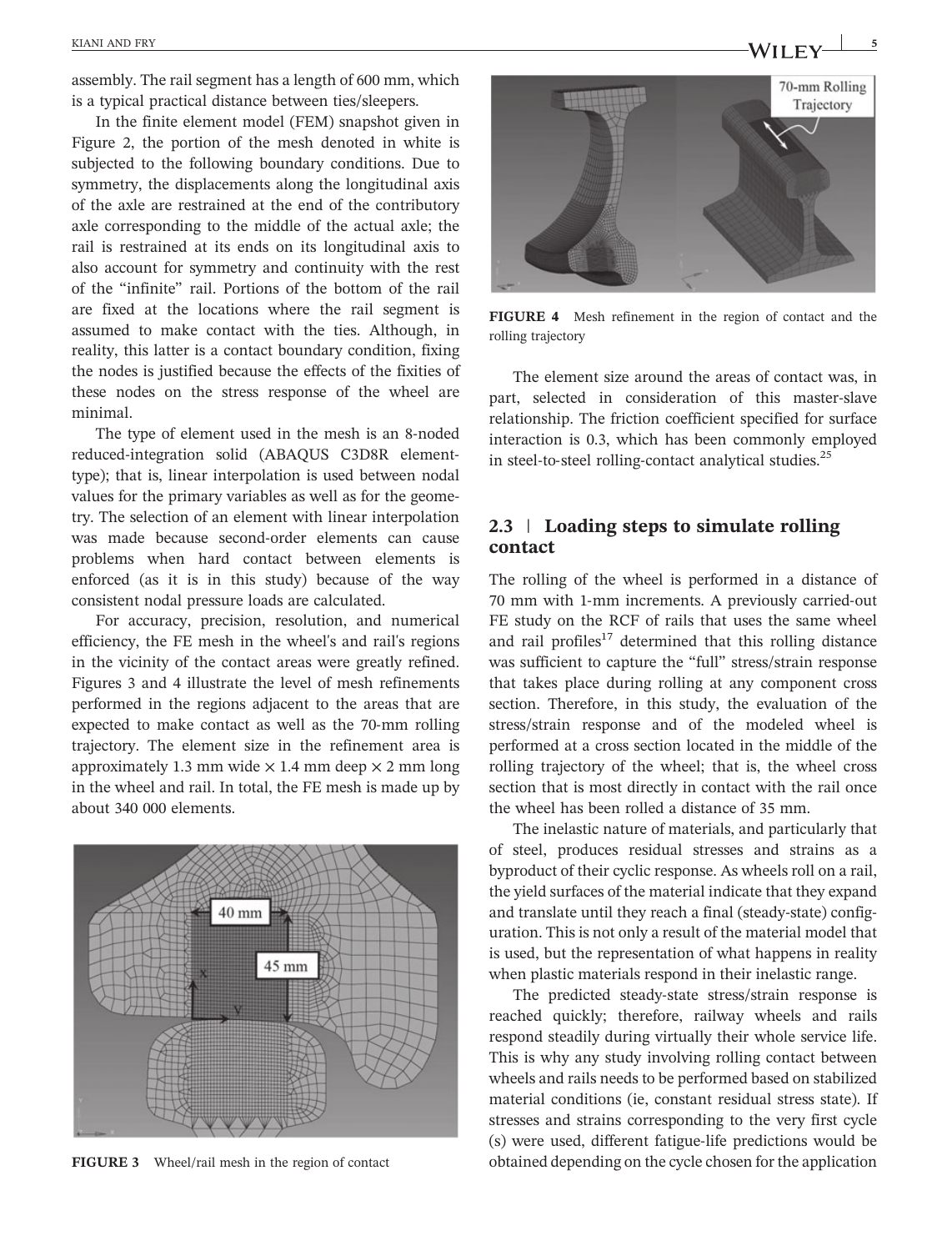of the fatigue model. These would most likely be in disagreement with field and experimental tests.

To reach the steady state of stress/strain response in the constructed FE model, the wheel is rolled several times on the rail until analytical evidence exists that the stress‐strain response of the material has been stabilized (within an acceptable range). A plot of the residual‐stress progression at a node located approximately 15 mm below the running surface (see Figure 5) of the wheel is given in Figure 6. The residual stresses in the wheel are essentially stabilized after the fifth cycle, which agrees with the findings of Kabo and Ekberg.<sup>26</sup> Because of the periodic nature of the contact loads between the wheel and rail, this at‐the‐end‐of‐cycle stabilization indicates a reached state of either elastic or plastic shakedown. In any case, stress/strain time‐histories obtained from any cycle after





FIGURE 6 Predicted cyclic residual stress evolution in the wheel

the fifth one can be used for the fatigue analysis of the wheel. In this study, the data from the sixth loading cycle are used in the prediction of the fatigue‐related results. Although, the elastic limit of the material is exceeded in a significant region of the wheel, the stress field did not reach values that were much greater than the material's yield stress (Figure 7). Additionally, state of elastic shakedown is predicted by the model in some regions which is in agreement with the theoretical study of Bower and Johnson.<sup>16</sup>

## 3 | FATIGUE DAMAGE ANALYSIS USING A STRAIN‐LIFE CRITICAL‐ PLANE FATIGUE CRITERION

Fatigue cracks nucleate primarily on planes of maximum shear and usually grow on the plane of maximum tensile stress. At the microscopic level, cracks usually have irregular shape while they grow which results in interlocking and friction forces between crack faces as illustrated in Figure 8A. Consequently, the crack tip driving force is reduced, and the fatigue life is increased. A tensile stress perpendicular to the crack plane tends to separate crack faces which reduce interlocking and frictional forces, as shown in Figure 8B. This increases the crack tip driving force, and the fatigue life is reduced.27,28

#### 3.1 | Crack initiation prediction

The philosophy of the total-life methods is to estimate the resistance to fatigue crack nucleation based on FIGURE 5 Locations of stress evaluation node



FIGURE 7 Predicted peak von Mises contact‐stress response at the wheel's cross section during the sixth load cycle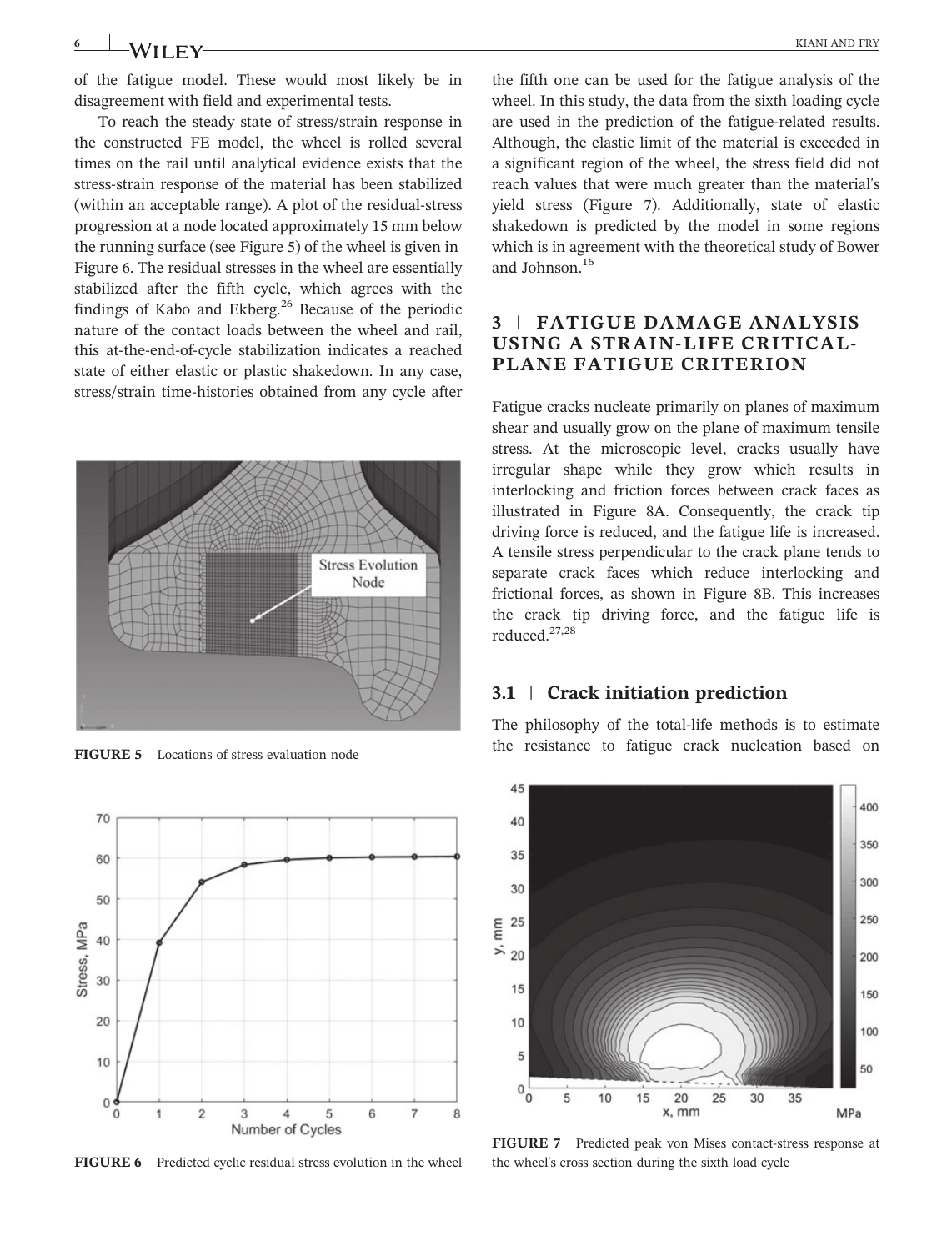

FIGURE 8 Physical basis of the Fatemi-Socie model

nominally defect‐free parts. A drawback to the total‐life method is that the definition of failure is not clear.<sup>15</sup> These methods analyze the total fatigue life to failure (crack nucleation in this case) and are divided into stress-based and strain-based approaches. The stressbased (stress‐life) approach is characterized in terms of low cycle stress ranges that are designed against fatigue crack initiation (HCF failures). However, at high load levels, in the low cycle fatigue (LCF) regime, the cyclic stress‐strain response and the material behavior are best modeled under strain‐controlled conditions (strain‐life approach). $29$  The stresses in this approach are high enough to cause plastic deformations that governs fatigue failure (LCF failure).

A strain‐based approach is employed in the current study. The strain‐life approach used along with FE analyses makes a powerful combination because any arbitrary geometry with any material and loading can be analyzed for fatigue as long as the stress/strain fields can be captured from FE analyses (there is no need for assuming crack size, location, and orientation).

#### 3.2 <sup>|</sup> Fatemi‐Socie fatigue criterion

This section is concerned with the implementation of a strain‐based critical‐plane criterion to estimate the fatigue‐initiation life of the railway wheel of the FE model. For this purpose, the sixth loading cycle of the stress/strain response time‐history obtained from the FE model is imported into MatLab® wherein the Fatemi‐ Socie fatigue criterion was coded as a computer algorithm. This is a multiaxial strain‐based critical‐plane criterion that can account for plastic behavior and can therefore be applied to the HCF and LCF regimes.<sup>17</sup>

The model employed herein, originally proposed by Fatemi and Socie, $30$  is represented by the following equation:

$$
FS = \frac{\Delta \gamma_{\text{max}}}{2} \left( 1 + \eta \frac{\sigma_{n,\text{max}}}{\sigma_y} \right) \tag{6}
$$

where  $\Delta y_{\text{max}}$  is the maximum shear strain range in a cycle,  $\sigma_{n, \text{max}}$  is the maximum normal stress in a cycle,  $\eta$ is the normal coefficient, which is an empirical material constant, and FS is the Fatemi‐Socie fatigue index.

The basis of the Fatemi-Socie (FS) model<sup>27</sup> is that the irregular shapes of crack surfaces produce friction forces that oppose shear deformations along the crack's plane. This mechanism impedes crack growth, thereby increasing the fatigue life of the material. If tensile stresses normal to the plane of the crack are present, they reduce the normal forces on the crack surfaces, thereby also reducing the friction forces acting on the crack faces. If this reduction in the friction forces takes place, the crack tips must carry a greater fraction of the far‐field shear forces, which is assumed to favor the growth of the crack.

The FS model accounts for the interaction between cyclic shear strain and normal stress at a particular material point on a particular plane during a cycle of load. The normal stress across a plane accounts for the influence of friction.

The material-dependent coefficient term used to include the influence of normal stress on the FS fatigue criterion is called the normal coefficient  $(\eta)$  in this study. The value of normal coefficient for pearlitic rail steel is determined from a regression analysis between the FS fatigue index and fatigue life data from the literature.<sup>17</sup>

In order to find the plane with the maximum FS fatigue index, an exhaustive search using the spherical coordinate throughout all possible planes is performed by varying the elevation (φ) and azimuth (θ) angles (Figure 9). However, to avoid excessive run time in both data processing and optimization steps, the plane search is performed with 10° increments of both φ and θ. The normal vector that defines a plane can be written as follows: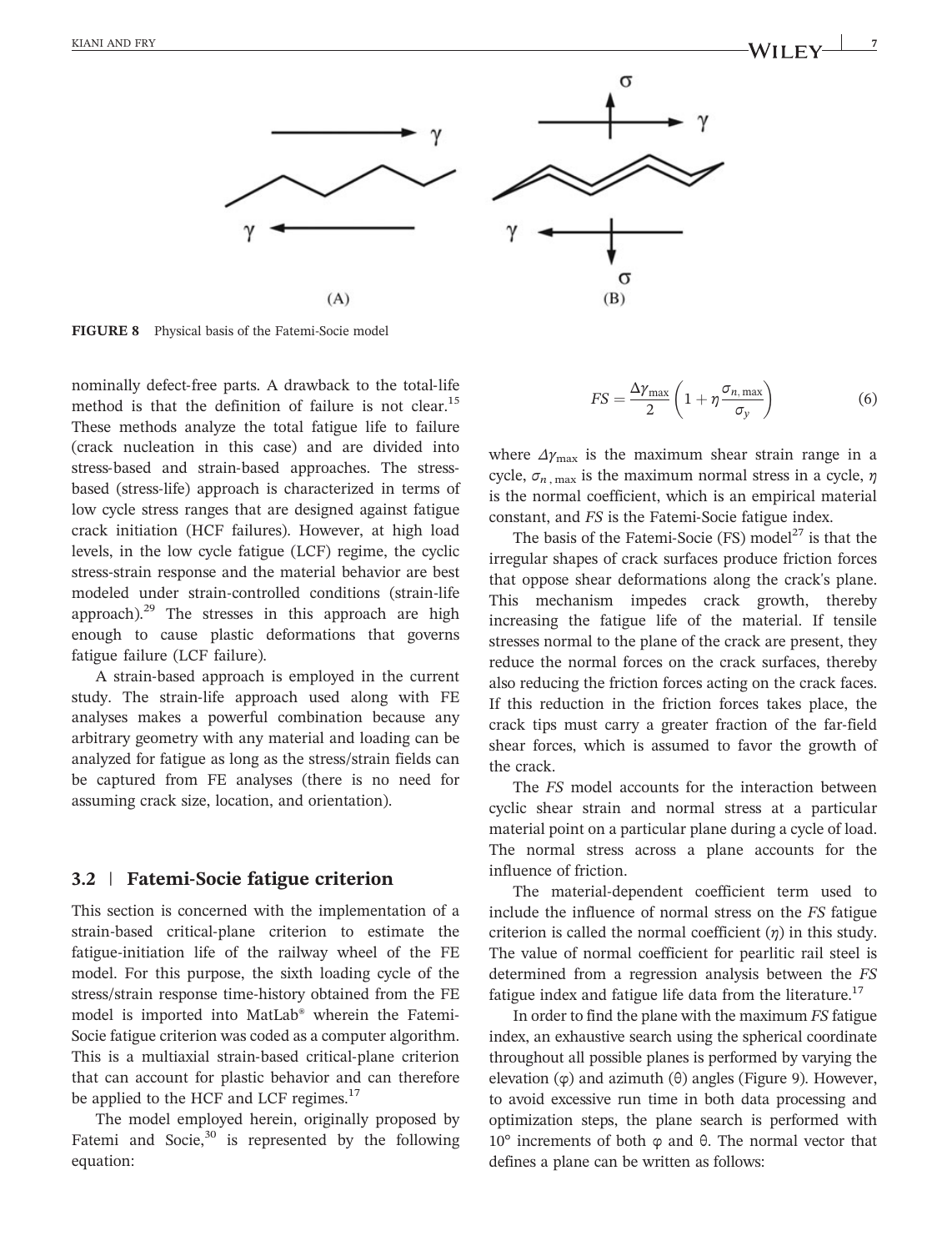

 $\overline{n} =$  $n_1$  $n<sub>2</sub>$  $n<sub>3</sub>$  $\sqrt{2}$  $\int$  $\left\{ \right.$  $\mathcal{L}$  $\overline{\mathcal{L}}$  $\int$  = sinφ cosθ sin $\varphi$  sin $\theta$ cosφ  $\sqrt{2}$  $\int$  $\left\lfloor \right\rfloor$  $\mathcal{L}$  $\downarrow$  $\int$ (7)

#### 4 | RESULTS AND DISCUSSION

#### 4.1 | Fatigue index of the 162-kN wheel load with material hardening

For each node in the  $40 \times 45$  mm<sup>2</sup> region of Figure 3 (based on the defined x and y coordinates), the FS fatigue

FIGURE 9 (A) The spherical coordinate; (B) traction vector on each critical plane (Cauchy's law)

index is calculated using the developed algorithm in MatLab® from a stress and strain tensor history for all selected planes. Among those planes, contours of the largest fatigue indices for different normal coefficient  $(\eta)$ values are illustrated in Figure 10.

Figure 10A illustrates the maximum FS fatigue damage index for  $\eta = 0$ , that is, the crack nucleates solely by shear strain amplitude effect. The fatigue index is concentrated in an area of 4 to 7 mm beneath the wheel tread with the maximum fatigue index of 0.0013755 at 3.7 mm depth. When  $\eta = 1$  (participation of normal stress), the fatigue index is still around the same area,



FIGURE 10 Maximum FS fatigue index contour of the 162-kN wheel load with hardening material: (A)  $\eta = 0$ , (B)  $\eta = 1$ , (C)  $\eta = 3$ , and (D)  $\eta = 5$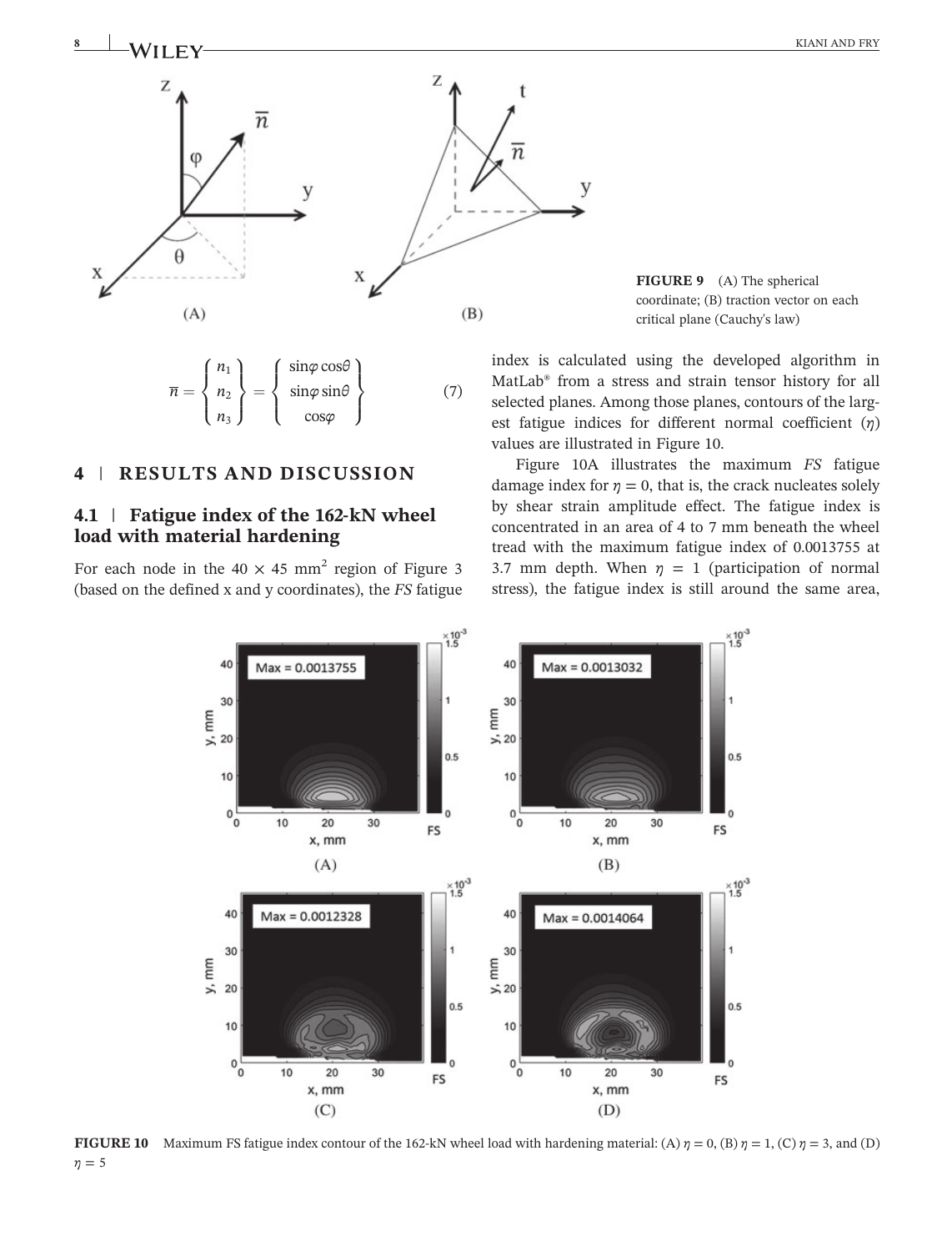TABLE 1 Summary of possible fatigue crack nucleation sites and cracking planes for the 162‐kN wheel load with material hardening and different  $\eta$  values

| <b>Normal</b><br>coefficient $(\eta)$ | <b>FS</b> fatigue<br>index | Depth below running<br>surface (mm) | Unit normal vector of critical plane |         |           |                       |
|---------------------------------------|----------------------------|-------------------------------------|--------------------------------------|---------|-----------|-----------------------|
|                                       |                            |                                     | $\mathbf X$                          |         | ${\bf z}$ | <b>Cracking plane</b> |
| $\mathbf{0}$                          | 0.0013755                  | 3.8                                 | $-0.72$                              | $-0.60$ | $-0.34$   | Vertical/horizontal   |
|                                       | 0.0013032                  | 3.7                                 | 0.49                                 | $-0.85$ | 0.17      | Horizontal/vertical   |
|                                       | 0.0012328                  | 3.7                                 | 0.49                                 | $-0.85$ | 0.17      | Horizontal/vertical   |
|                                       | 0.0014064                  | 0.5                                 | 0.00                                 | 0.00    | 1.00      | Transverse            |

however with slightly lower peak value of 0.0013032 (Figure 10B). The fatigue index contour for  $\eta = 3$  shows less localized damage site as opposed to 2 previous cases with the lower pick value of 0.0012328 (Figure 10C). Finally, for  $\eta = 5$ , Figure 10D shows multiple crack nucleation sites: at the surface and at a deeper depth of approximately 10 mm below running surface.

The value of  $\eta$  for perlitic wheel/rail steel has been evaluated by Tangtragulwong<sup>17</sup> in a similar study on railheads. He determined  $\eta$  from a regression analysis between the FS fatigue index and fatigue life data of various loading configurations: uniaxial, torsion‐axial, and bending, for rail steel. He concluded that the proper value of  $\eta$  is the one that produces the best linear fitting of a log‐log plot between the FS fatigue index and fatigue life. Tangtragulwong calculation of  $\eta$  is in agreement with the results reported by Park and Nelson<sup>31</sup> showing that  $\eta$  is varying from 0 to 2 for different types of steel. Jiang et  $al<sup>32</sup>$  considered 0.98 for S460 N steel, and also Stephens et al<sup>28</sup> recommended  $\eta = 1$  for a first approximation when fatigue test data are not available. Although the value of  $\eta$  expects to be from 0 to 2, in this study, the higher limit is extended to 5 to observe its general trend as well as micro‐crack nucleation behavior during higher contribution of normal stresses.

Table 1 summarizes the predicted crack depth and the approximated corresponding cracking plane for different normal coefficients. For pearlitic rail/wheel steel ( $\eta = 1$ ), the value of  $y = 3.7$  mm corresponds to a fatigue-crack initiation depth of approximately 3 mm, which is consistent with the findings of previous research. $5$  In particular, Ekberg et  $al^{33}$  illustrated a sketch of morphology of a real fatigue crack initiated in approximately 4 mm below the surface which qualitatively follows the same crack growth pattern as the FS index in current study predicted. Quantitative comparison and correlating this criterion to the number of cycles to failure require extensive field tests and consideration of other factors that are beyond the scope of this study.

The cracking plane is defined based on Figure 11: for pearlitic rail/wheel steel ( $\eta = 1$ ), it's a mixed horizontal/ vertical plane (more inclined to horizontal than vertical). Prediction of 2 near-surface fatigue crack nucleation sites in the case of  $\eta = 3$  and 5 as opposed to only 1 site in the cases of  $\eta = 0$  and 1 shows the importance of the effect of the normal stress components.

## 4.2 | Effect of higher wheel load on FS fatigue index

Figure 12 illustrates the FS fatigue index contours during the sixth cycle of a rolling contact of the 233‐kN wheel load as  $\eta$  equals 0, 1, 3, and 5. In all cases, fatigue index increased compared with corresponding 162‐kN cases with the same depth of crack nucleation site. Multiple fatigue nucleation sites are observed in cases of  $\eta$  equal to 3 and 5. In these cases, the crack nucleation sites in approximate depth of 10 to 15 mm under the running surface of the wheel are predicted.

The crack nucleation depths, direction cosines of critical planes, and corresponding FS fatigue indices of possible crack nucleation sites for all different normal coefficients  $(n)$  are summarized in Table 2. Results are



FIGURE 11 Planes of propagation for wheel subsurface crack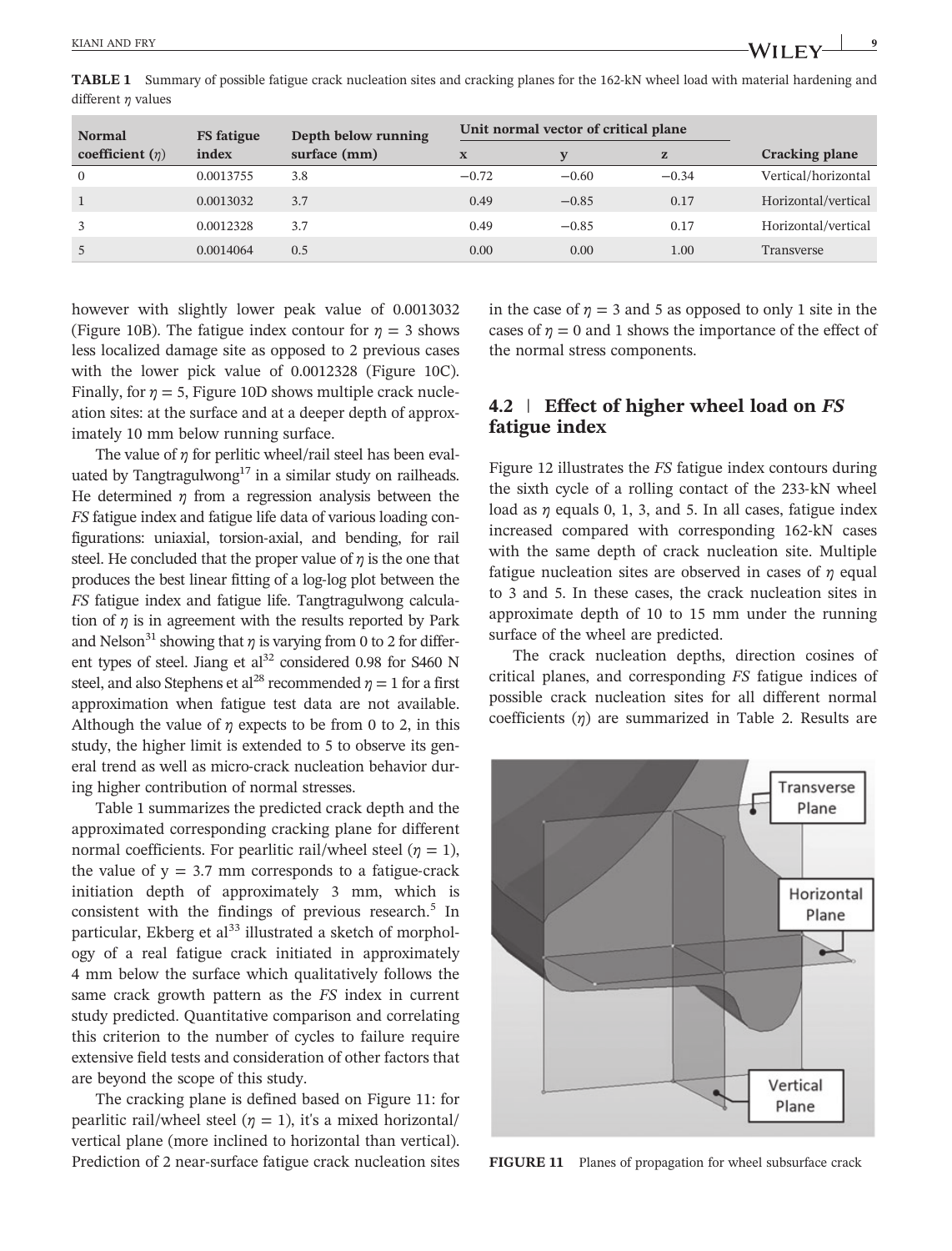**10 KIANI AND FRY**<br>**10 KIANI COV** 



**FIGURE 12** Maximum FS fatigue index contour of the 233-kN wheel load with hardening material: (A)  $\eta = 0$ , (B)  $\eta = 1$ , (C)  $\eta = 3$ , and (D)  $\eta = 5$ 

qualitatively similar to those for 162‐kN wheel load case, except for  $n = 1$  case where a vertical plane is predicted as critical plane of crack propagation. The more vertical crack propagation plane means the initiated crack reaches the wheel surface in a steeper plane. In other words, it reaches the wheel tread faster, hence more imminent wheel failure.

#### 4.3 Effect of material hardening on FS fatigue index

Implementing elastic material as an input in the FE model instead of hardening material results in higher and more localized fatigue indices in all cases (Figure 13). Fatigue index contours remain mainly unchanged as  $\eta$  increases from 0 to 5 with the maximum index of 0.0018257 for  $\eta = 5$  case. Comparing Figures 10A and 13A (both cases of 162-kN wheel load with  $\eta = 0$ ), the fatigue index increases from 0.0013755 in hardening case (consideration of strain accumulation) to 0.0017146 by using elastic material. A similar behavior is observed in the simulation with  $\eta = 1$ , 3, and 5 indicating the beneficial role of the strain accumulation on surface fatigue crack nucleation which contradicts the detrimental role of strain accumulation in failures due to ratcheting. In other words, accumulation of plastic deformation that results in ratchetting seems to be beneficial in controlling the high stress concentration

TABLE 2 Summary of possible fatigue crack nucleation sites and cracking planes for the 233‐kN wheel load with material hardening and different  $\eta$  values

| <b>Normal</b>        | <b>FS</b> fatigue<br>index | Depth below<br>running surface (mm) | Unit normal vector of critical plane |         |         |                       |
|----------------------|----------------------------|-------------------------------------|--------------------------------------|---------|---------|-----------------------|
| coefficient $(\eta)$ |                            |                                     | X                                    |         | Z       | <b>Cracking plane</b> |
|                      | 0.0016558                  | 3.8                                 | $-0.88$                              | $-0.32$ | $-0.34$ | Vertical/horizontal   |
|                      | 0.0015872                  | 3.8                                 | $-0.97$                              | $-0.17$ | 0.17    | Vertical              |
|                      | 0.0015177                  | 3.8                                 | 0.49                                 | $-0.85$ | 0.17    | Horizontal/vertical   |
|                      | 0.0017452                  | 0.5                                 | 0.00                                 | 0.00    | $-1.00$ | Transverse            |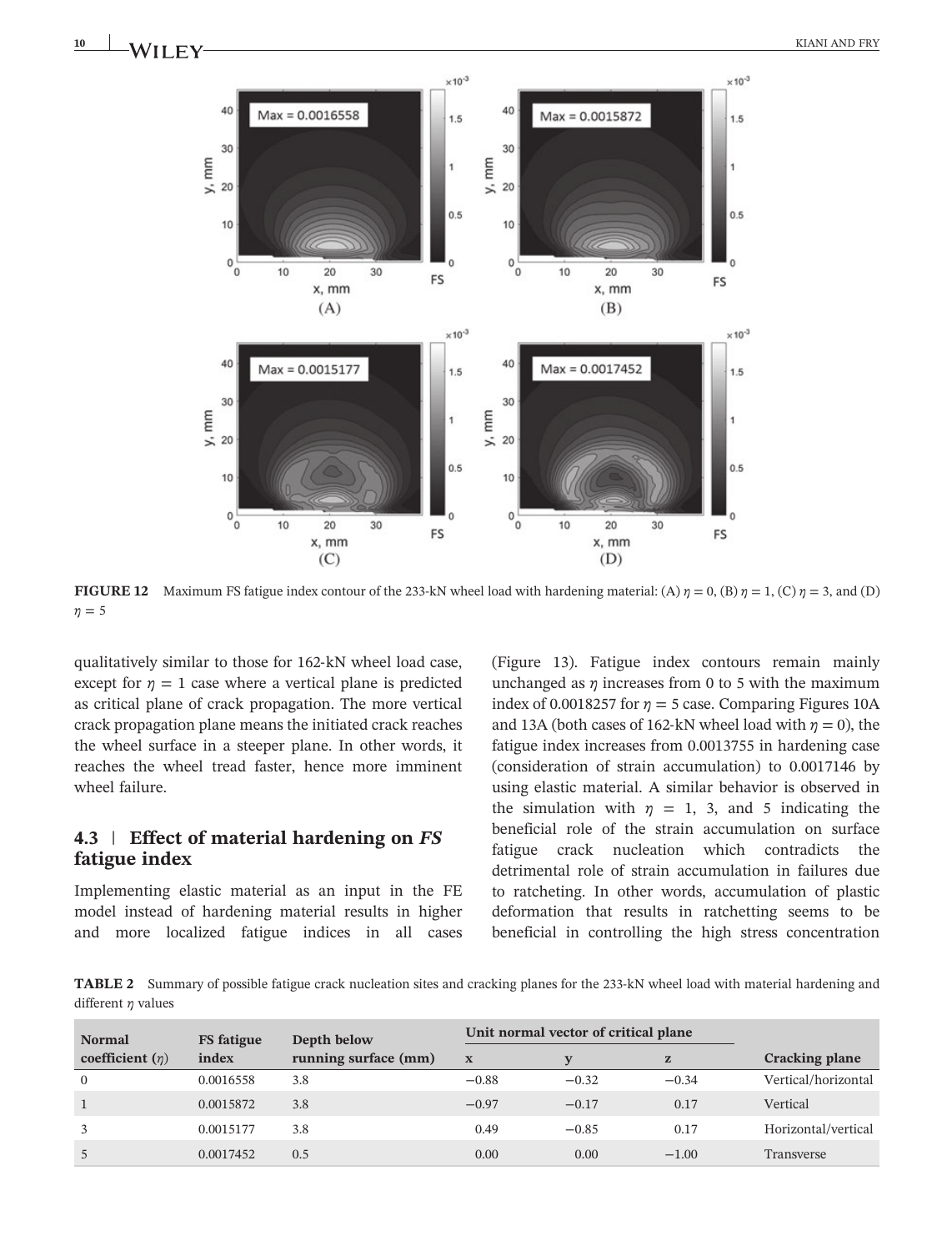

FIGURE 13 Maximum FS fatigue index contour of the 162-kN wheel load with elastic material: (A)  $\eta = 0$ , (B)  $\eta = 1$ , (C)  $\eta = 3$ , and (D)  $\eta = 5$ 

occurs in the case with elastic material. This contradiction has also been observed in a similar study on rails by Tangtragulwong.<sup>17</sup>

#### 5 | CONCLUSIONS

This paper has presented the results of analytical procedures focused on providing an adequate numerical assessment of fatigue‐induced subsurface crack initiation behavior in railway wheels. Based on the numerically simulated local stress/strain histories within contact regions, a multiaxial strain‐based critical‐plane fatigue damage criterion is employed, and different influencing factors are discussed. The following conclusion can be drawn from our results:

- 1. Although the elastic limit of the material is exceeded in a significant region of the wheel, the stress field did not reach values that were much greater than the material's yield stress, and a state of elastic shakedown is predicted by the model in some regions.
- 2. The value of  $y = 3.7$  mm corresponds to a fatiguecrack initiation depth of 3 to 10 mm, which is consistent with the findings of previous research.
- 3. The predicted crack propagation critical planes are almost similar in both wheel load cases with slight

difference in  $\eta = 1$  case (perlitic wheel/rail steel). In this case, the critical plane for higher wheel load is predicted to be more inclined to vertical plane. This could be due to higher tensile residual stresses at subsurface level which may increase the possibility of vertical split rim (VSR) failure in railway wheel subjected to higher wheel loads.

- 4. The presented approach shows various crack nucleation pattern for different normal coefficients. For  $\eta = 0$ , 1, and 3, the nucleation site is more localized, whereas in the  $\eta = 5$  case (higher contribution of normal stresses), multiple nucleation sites are predicted (surface and subsurface).
- 5. The predicted crack plane orientation varies for different normal coefficients. Without the consideration of normal stress  $(\eta = 0)$ , cracking plane is mostly vertical. This fatigue model predicts the crack growth more close to the horizontal plane for the pearlitic wheel/rail steel ( $\eta = 1$ ).
- 6. The observed fatigue index reduction in using hardening material as opposed to elastic material indicates the beneficial role of the strain hardening on subsurface fatigue crack nucleation.

More work should be done to clarify the behavior of residual stresses and strains at the wheel's subsurface level.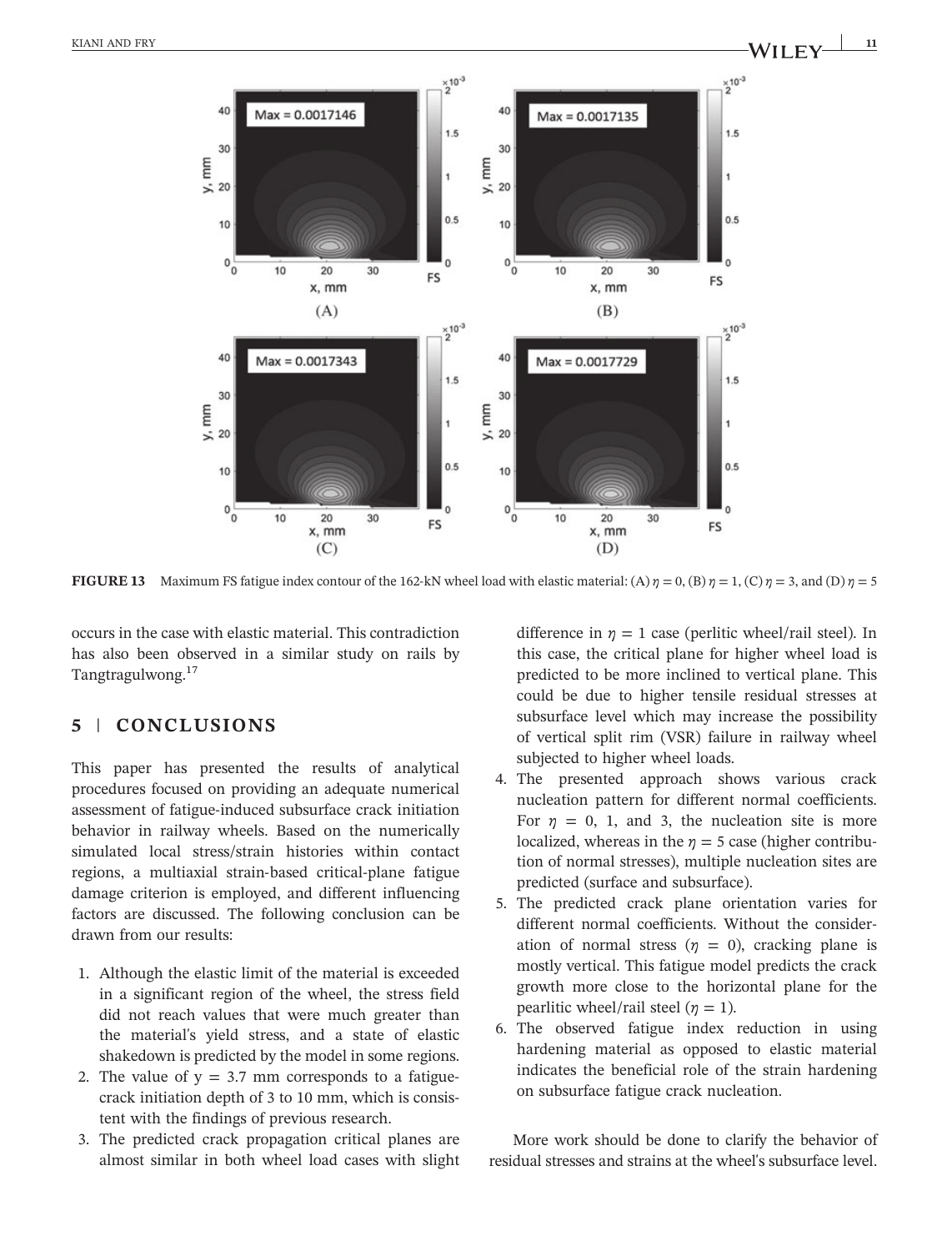## $\frac{12}{12}$  **KIANI AND FRY**

#### ACKNOWLEDGEMENTS

The authors would like to acknowledge the support from University Transportation Center for Railway Safety (UTCRS) which funded this study through USDOT. Additionally, the help from Texas A&M University High Performance Research Computing (HPRC) facility that provided adequate resources to perform the highly exhaustive simulations in this work is greatly appreciated.

#### ORCID

M. Kiani <http://orcid.org/0000-0001-9123-7895> G.T. Fry <http://orcid.org/0000-0002-8656-2308>

#### REFERENCES

- 1. Ekberg A, Marais J. Effects of imperfections on fatigue initiation in railway wheels. Journal of Rail and Rapid Transit. 2. Lewis R, Olofsson U. Wheel–Rail Interface Handbook. 2000;214:45‐54.
- Woodhead Publishing Limited; 2009.
- 3. Liu Y, Stratman B, Mahadevan S. Fatigue crack initiation life prediction of railroad wheels. Int J Fatigue. 2006;28:747‐756.
- 4. Kapoor A. A re‐evaluation of the life to rupture of ductile metals by cyclic plastic strain. Fatigue Fract Eng Mater Struct. 1994;17:201‐219.
- 5. Ekberg A, Kabo E, Andersson H. An engineering model for prediction of rolling contact fatigue of railway wheels. Fatigue & Fracture of Engineering Materials & Structures (FFEMS). 2002;25:899‐909.
- 6. A. Ekberg, "Rolling contact fatigue of railway wheels," Ph.D. Thesis, Department of Solid Mechanics, Ph.D. Thesis, Department of Solid Mechanics, Chalmers University of Technology, Goteborg, 2000.
- 7. Mutton PJ, Epp CJ. Rolling contact fatigue in railway wheels under high axle loads. Wear. 1991;144:139‐152.
- 8. Meggiolaro MA, Castro JTP. Evaluation of multiaxial stress‐strain models and fatigue life prediction methods under proportional loading. In: Da Costa Mattos HS, Alves M, eds. Mechanics of Solids in Brazil 2009. Rio de Janeiro, Brazil: Brazilian Society of Mechanical Sciences and Engineering; 2009.
- 9. Carpinteri A, Spagnoli A, Vantadori S, Bagni C. Structural integrity assessment of metallic components under multiaxial fatigue: the C–S criterion and its evolution. Fatigue & Fracture of Engineering Materials & Structures (FFEMS). 2013;36(9):870‐883.
- 10. Carpinteri A, Ronchei C, Spagnoli A, Vantadori S. On the use of the prismatic hull method in a critical plane‐based multiaxial fatigue criterion. Int J Fatigue. 2014;68:159‐167.
- 11. Liu Y, Mahadevan S. Multiaxial high‐cycle fatigue criterion and life prediction for material. Int J Fatigue. 2005;7(7):790‐800.
- 12. Carpinteri A, Fortese G, Ronchei C, Scorza D, Vantadori S. Spectral fatigue life estimation for non‐proportional multiaxial

random loading. Theoretical and Applied Fracture Mechanics. 2016;83:67‐72.

- 13. Carpinteri A, Fortese G, Ronchei C, Scorza D, Spagnoli A, Vantadori S. Fatigue life evaluation of metallic structures under multiaxial random loading. Int J Fatigue. 2016;90:191‐199.
- 14. Carpinteri A, Berto F, Campagnolo A, et al. Fatigue assessment of notched specimens by means of a critical plane‐based criterion and energy concepts. Theoretical and Applied Fracture Mechanics. 2016;84:57‐63.
- 15. Ringsberg JW. Life prediction of rolling contact fatigue crack initiation. Int J Fatigue. 2001;23(7):575‐586.
- 16. A. F. Bower and K. L. Johnson, "Shakedown, residual stress and plastic flow in repeated wheel-rail contact," in Rail Quality and Maintenance for Modern Railway Operation, K. J. J., Ed.: Kluwer Academic Publishers, 1993, pp. 239‐‐249.
- 17. P. Tangtragulwong, "Optimal railroad rail grinding for fatigue mitigation," Ph.D. Dissertation, Department of Civil Engineering, Texas A&M University, College Station, TX, 2010.
- 18. Chaboche JL. On some modifications of kinematic hardening to improve the description of ratchetting effects. International Journal of Plasticity. 1991;7, no. 7 SRC ‐ GoogleScholar:661‐678.
- 19. A. Johansson and H. Thorbemtsson, "Elastoplastic Material Model with Nonlinear Kinematic Hardening for Rolling and Sliding Contact Fatigue," Technical Report EX, 1997.
- 20. Bower AF. Cyclic hardening properties of hard‐drawn copper and rail steel. J Mech Phys Solids. 1989;37, no. 4 SRC ‐ GoogleScholar:455‐470.
- 21. Ringsberg JW, Bjarnehed H, Johansson A, Josefson BL. Rolling contact fatigue of rails—finite element modelling of residual stresses, strains and crack initiation. Journal of Rail and Rapid Transit. 2000;214:7‐19.
- 22. Altair, HyperMesh tutorials: abaqus solver interface. Altair Enginnering Inc., 2014.
- 23. Simulia. ABAQUS 6.13 Analysis User's Manual. Providence, RI: Dassault Systemes Simulia Corp; 2013.
- 24. M. Kiani, "Multi‐scale fatigue damage life assessment of a railway wheel using a critical‐plane model," Ph.D. Dissertation, Department of Civil Engineering, Texas A&M University, College Station, TX, 2017.
- 25. Ekberg A, Kabo E. Fatigue of railway wheels and rails under rolling contact and thermal loading—an overview. Wear. 2005;0, no. 7‐8 SRC ‐ GoogleScholar:1288‐1300.
- 26. Kabo E, Ekberg A. Fatigue initiation in railway wheels—on the influence of defects. Wear. 2002;253:26‐34.
- 27. Socie DF, Marquis GB. Multiaxial Fatigue. Warrendale, PA: Society of Automotive Engineers; 2000.
- 28. Stephens RI, Fatemi A, Stephens RR, Fuchs HO. Metal Fatigue in Engineering, 2nd ed. New York, NY: Wiley-Interscience; 2000.
- 29. Bannantine JA, Comer JJ, Handrock JL. Fundamentals of metal fatigue analysis. Englewood Cliffs, NJ: Prentice Hall; 1990:273.
- 30. Fatemi A, Socie DF. A critical plane approach to multiaxial fatigue damage including out-phase loading. Fatigue &